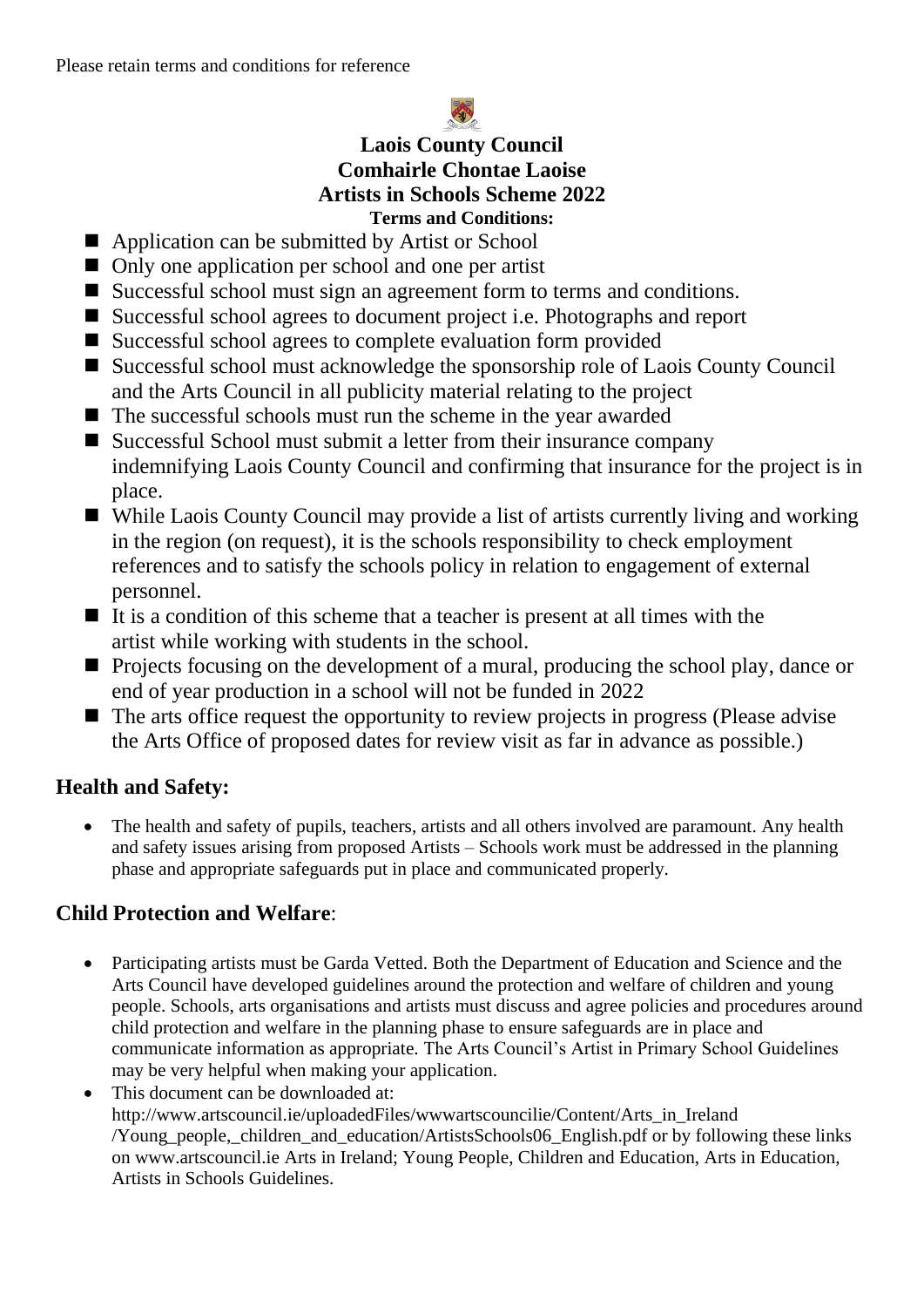Please retain terms and conditions for reference

#### **Funding**

- Funding available **€800** to cover Artists fee **for 20hrs**
- For example: (2.5hrs per week for 8 weeks  $\omega$   $\in$  40 per hour (including VAT)
- 2 hrs working directly with class/s and  $\frac{1}{2}$  hr preparation time
- Materials, expenses and equipment is the responsibility of the school
- Successful schools must fund any additional funding to the project from their own resources and demonstrate this in their application form
- Schools must be set up in advance as a **Supplier** with Laois County Council Accounts Payable Department
- All Schools must supply relevant Tax Registration Number to avail of funding.

#### **Key Points**

- ❖ Three way conversation Opportunity to work with different media
- ❖ Opening up new possibilities and possible career opportunities
- ❖ Applications are invited from schools or artists for this scheme, however, the application should demonstrate that both parties have been involved in developing the proposal.

Please note projects should not be started until official written notification of selection of projects is received from the Arts Office.

Submissions will be assessed an independent selection panel.

- Deadline for completed application forms is Thursday 24<sup>th</sup> February 2022 before **5pm. Completed application forms to be returned to Artists in Schools Scheme 2022, The Arts Office, Áras an Chontae, Portlaoise, Co Laois.**
- (No email applications accepted)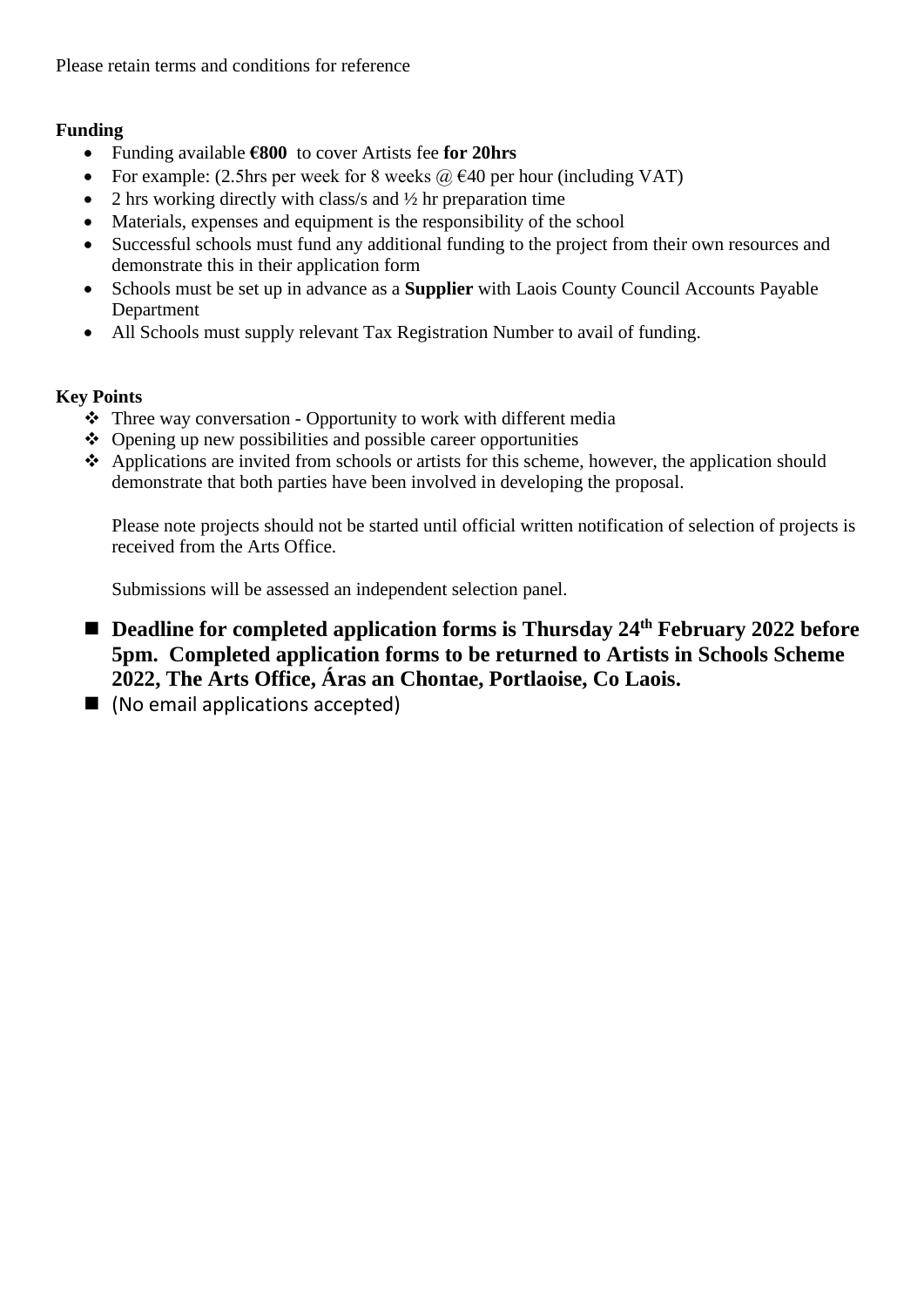Please retain terms and conditions for reference



### *COMHAIRLE CHONTAE LAOISE* **LAOIS COUNTY COUNCIL**



e∧⊖ *<u>Ure</u>* leis an

**Application Form**

| Part 1<br><b>Name and Address of School:</b>         |                                                                                     |
|------------------------------------------------------|-------------------------------------------------------------------------------------|
|                                                      |                                                                                     |
|                                                      |                                                                                     |
| <b>School Telephone No:</b><br><b>Fax:</b><br>E-mail |                                                                                     |
| <b>Principal's Name</b>                              |                                                                                     |
| <b>Contact Teacher(s)</b>                            |                                                                                     |
|                                                      | $Class(es)$ may be interested in participating                                      |
| Approx. No. of students in class_______              |                                                                                     |
| Part 2<br><b>Name and contact details of Artist</b>  |                                                                                     |
|                                                      |                                                                                     |
|                                                      |                                                                                     |
|                                                      |                                                                                     |
|                                                      |                                                                                     |
|                                                      |                                                                                     |
|                                                      |                                                                                     |
| What Year(s) and which artist                        | Has your school participated in the Artists in Schools Scheme before?(yes/no)       |
| (yes/no)                                             | Have you previously applied for the Artists in Schools Scheme and been unsuccessful |
|                                                      | Are vou planning to add money from schools resources to the budget of £800 from the |

**Are you planning to add money from schools resources to the budget of €800 from the Arts Office and how much?**